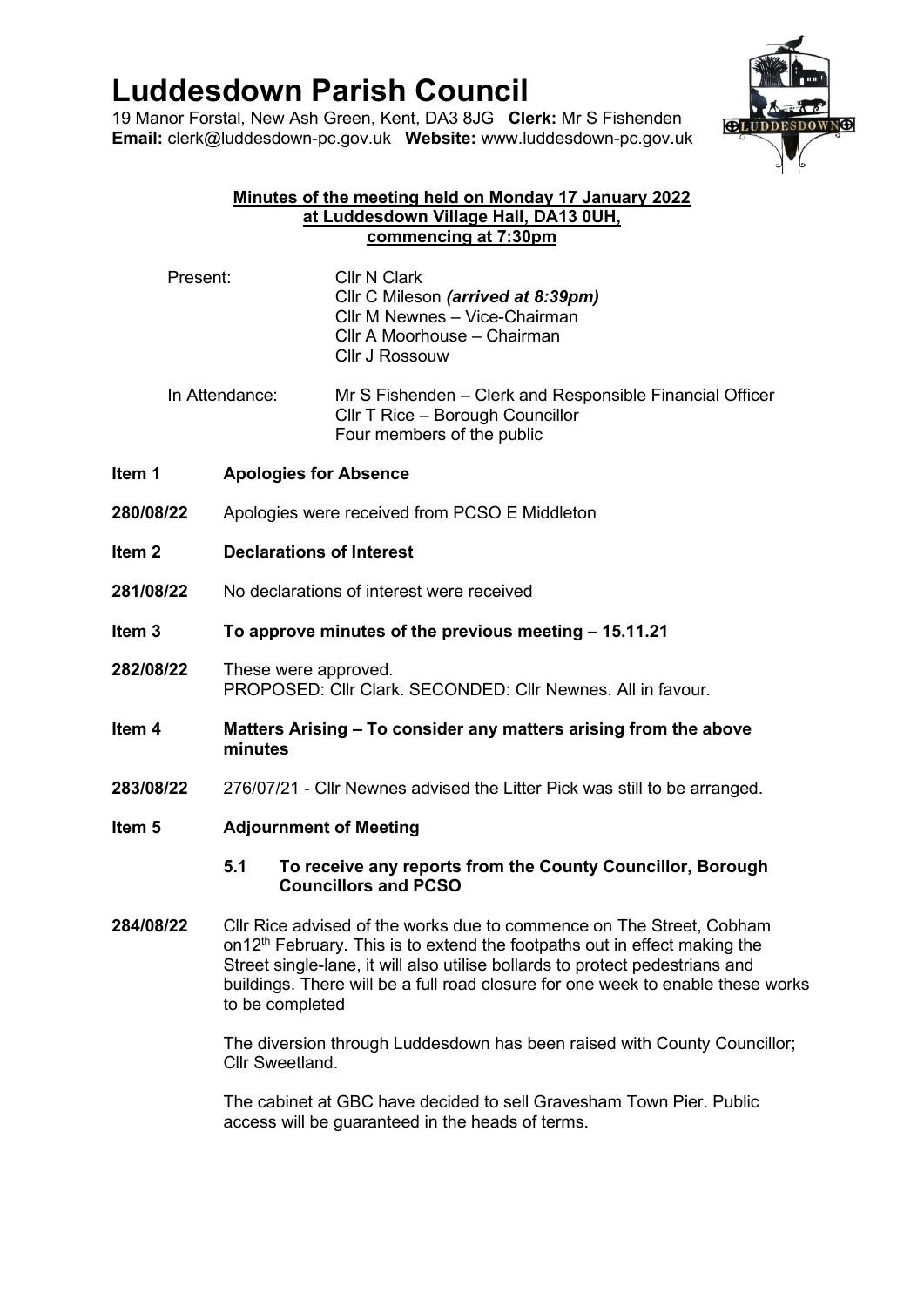19 Manor Forstal, New Ash Green, Kent, DA3 8JG **Clerk:** Mr S Fishenden **Email:** [clerk@luddesdown-pc.gov.uk](mailto:clerk@luddesdown-pc.gov.uk) **Website:** www.luddesdown-pc.gov.uk



GBC continue to pursue their climate change action plan; this aims to achieve Net Zero by 2030. There are a range of actions recommended and parishes are encouraged to engage where possible.

### **5.2 Public Session - Questions from the public (matters raised may be placed on the next meeting agenda)**

## **285/08/22** *Batts Rd Lorry Incident*

There was a recent incident with a lorry causing destruction along Batts Road due to the unsuitability of the road.

Cllr Newnes had already agreed to liaise with the PCSO about this. The Clerk was asked to write to Network Rail to advise them of the incident as the railway bridge could have been affected had the lorry continued it's journey.

It was suggested that a 'Unsuitable for HGV' sign for Leywood Road be put into the Highways Improvement Plan.

### *Kentish Wine Vault*

A member of the public raised the Kentish Wine Vault planning application, it was confirmed Luddesdown Parish Council had raised concerns and the application was currently delayed by Medway Council's Planning Committee for further information to be received. It was recognised the Lower Thames Crossing could present a bigger problem in regards to traffic.

#### *Greenacres*

The enforcement action at Greenacres was discussed. Cllr T Rice agreed to follow up with GBC Enforcement to seek an update.

- **Item 6 Financial Matters**
	- **6.1 To note Luddesdown Parish Council's receipts and payments up to 10.01.22 (\*)**
- **286/08/22** This was noted.
	- **6.2 To receive the schedule of payments in accordance with Financial Regulation 5.2 (\*)**
- **287/08/22** The payments according to the schedule were approved. PROPOSED: Cllr Moorhouse. SECONDED: Cllr Clark. All in favour.
	- **6.3 To receive the bank statements as at 10.01.22 (\*)**
- **288/08/22** These were received. PROPOSED: Cllr Moorhouse. SECONDED: Cllr Clark. All in favour.
	- **6.4 To receive an update from the Clerk on the change of bank account to Unity Trust Bank**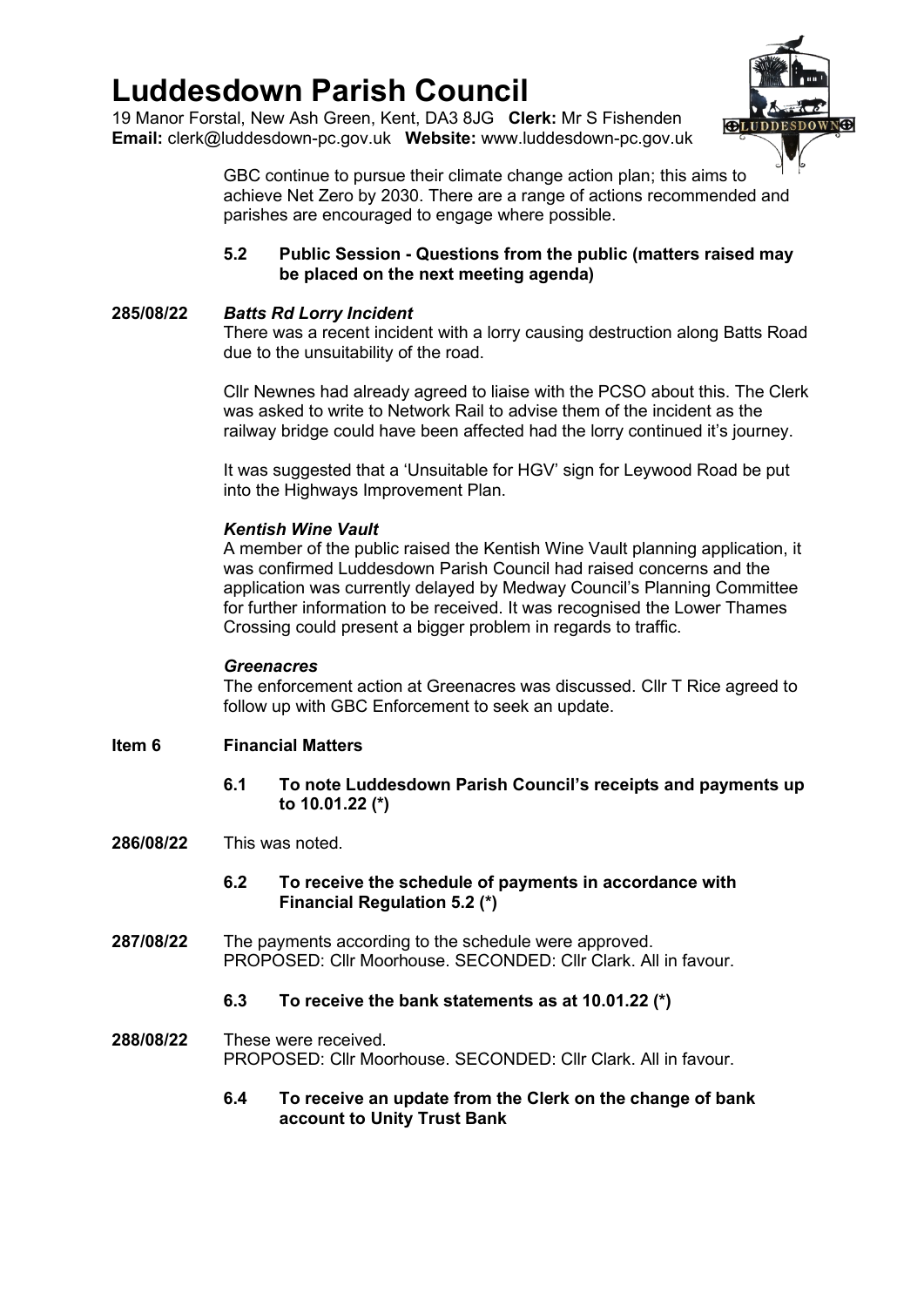19 Manor Forstal, New Ash Green, Kent, DA3 8JG **Clerk:** Mr S Fishenden **Email:** [clerk@luddesdown-pc.gov.uk](mailto:clerk@luddesdown-pc.gov.uk) **Website:** www.luddesdown-pc.gov.uk



**289/08/22** The Clerk advised he had received a response from Unity following his complaint, the account would be set up imminently and the old Barclays accounts would be closed.

## **Item 7: Council Governance**

# **7.1 To appoint an Internal Auditor for the 2021-2022 internal audit**

**290/08/22** The Clerk advised he was still awaiting replies for some of the quotes he sought from prospective IA's.

> It was agreed to delegate to the Clerk, the appointment of the internal audit for 2021-22, in consultation with the councillors. PROPOSED: Cllr Mileson. SECONDED: Cllr Rossouw. All in favour.

## **7.2 To approve the schedule of meetings for 2022-2023 (\*)**

**291/08/22** The proposed schedule was approved.

### **7.3 To agree arrangements for the Annual Parish Meeting in March 2022**

**292/08/22** The Clerk advised the Annual Parish Meeting was being held on the 21 March. He would make the necessary arrangements for this. We would ask Cllr Rice to give an update

## **7.4 To authorise the Clerk to sell unused stationary belonging to the Council**

**293/08/22** The Clerk advised of the packs of unopened coloured paper he'd inherited from the previous Clerk. These aren't going to be used and so the Clerk requested permission to dispose of these.

> It was agreed the Council would donate the unused packs to the local primary school.

PROPOSED: Cllr Newnes. SECONDED: Cllr Moorhouse. All in favour.

## **7.5 To note the Clerk will commence the first training session for his CiLCA qualification on 25.01.22**

**294/08/22** This was noted.

## **Item 8: Planning**

### **8.1 To note no planning applications have been received for Consideration**

**295/08/22** It was noted that since the production of the agenda, a planning application had been received for Woodberry Down. It was agreed the Clerk would draft a no objection response to this application.

PROPOSED: Cllr Moorhouse. SECONDED: Cllr Mileson. All in favour.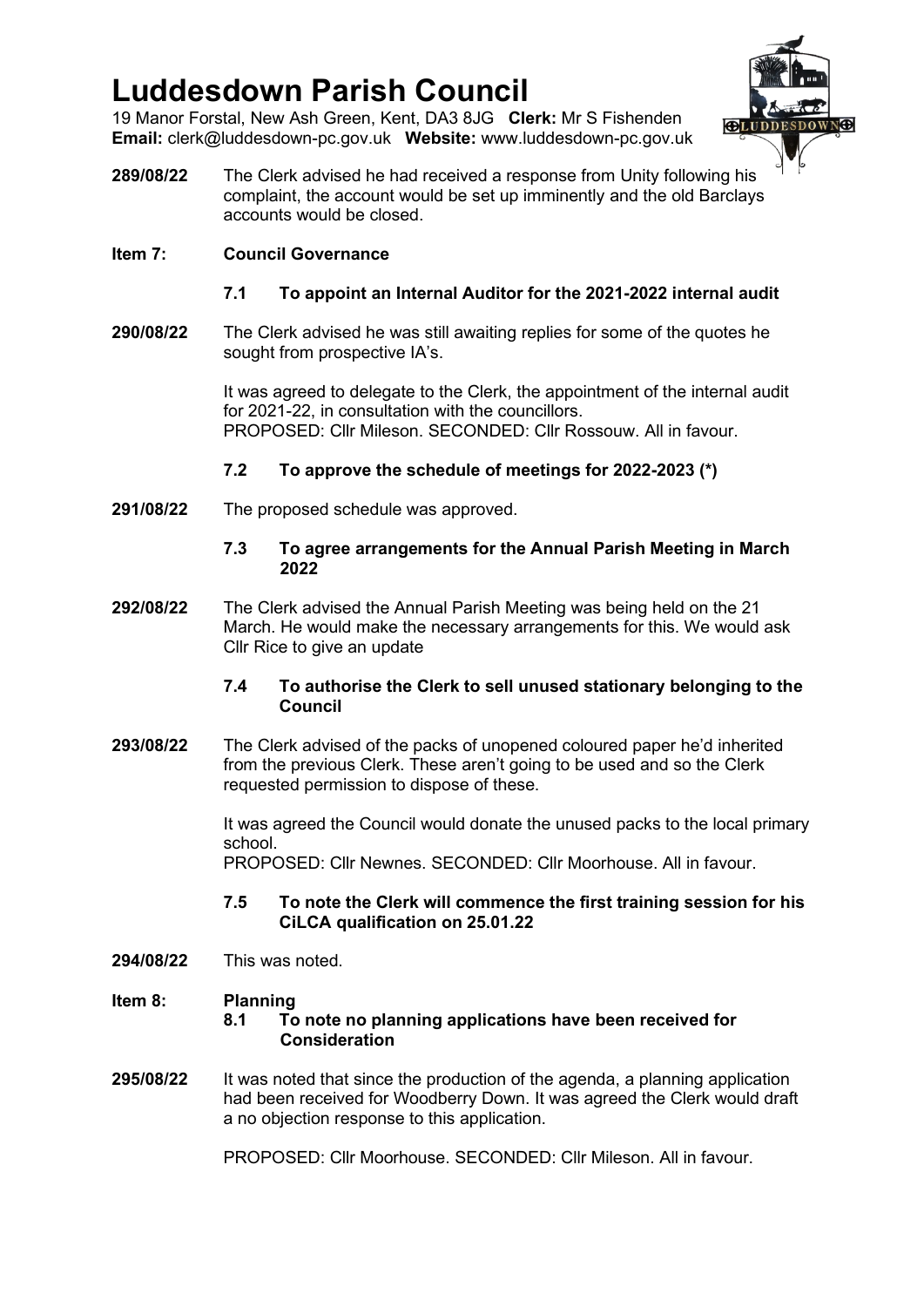19 Manor Forstal, New Ash Green, Kent, DA3 8JG **Clerk:** Mr S Fishenden **Email:** [clerk@luddesdown-pc.gov.uk](mailto:clerk@luddesdown-pc.gov.uk) **Website:** www.luddesdown-pc.gov.uk



- **8.2 To receive the planning decision lists from 15.11.21 to 10.01.22 (\*)**
- **296/08/22** These were received.
- **Item 9: Highways and Environment**
	- **9.1 To receive an update on Luddesdown Recreation Ground – Cllr Newnes**
- **297/08/22** There was no update on the Recreation Ground.

## **9.2 To receive an update on Highway's signage – Cllr Mileson**

**298/08/22** Cllr Mileson reported that he was continuing to follow-up on potential Village Gateway signs with KCC.

> He will also work with other councillors to continue auditing the signage report and assessing what works KCC still need to carry out.

- **9.3 To receive an update on Rights of Way – Cllr Clark**
- **299/08/22** Cllr Clark provided an update on the rights of way group whom are currently trying to recruit younger members. They currently run short walks during to the ageing members.
	- **9.4 To give consideration to delegating to the Clerk, the completion of the application form to list the Golden Lion pub as an Asset of Community Value**
- **230/08/22** It was resolved to pursue ACV registration for both the Golden Lion, and Luddesdown Village Hall if the hall committee agree. PROPOSED: Cllr Mileson. SECONDED: Cllr Rossouw. All in favour.

**Item 10 Community Safety**

**10.1 To note the recent theft of two cameras that were part of the fly-tipping camera project and agree any actions necessary to continue with the scheme**

**231/08/22** The recent thefts were noted. Cllr Newnes was awaiting the crime reference number from the PCSO. Once this has been given, the Clerk will contact our insurers. Cllr Clark will calculate the value of loss.

### **10.2 To agree a response to the Police & Crime Commissioner consultation on his proposed 2022-23 budget**

- **232/08/22** We have no objections to any of the proposed budget. We will help to publicise the new MyCommunityVoice
- **Item 11 Correspondence, Circulars and Reports – To note the following correspondence is available from the Clerk:**